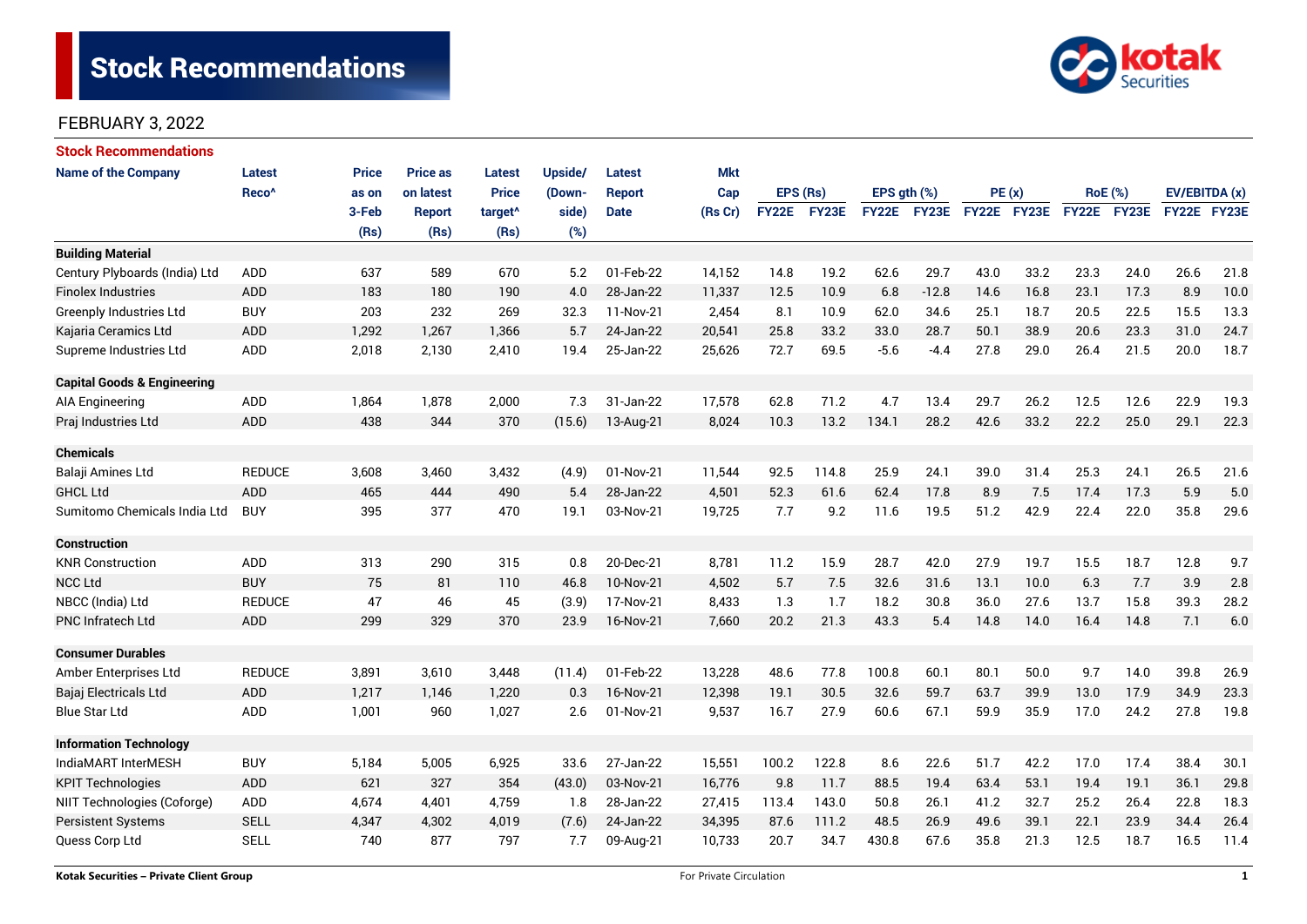

| <b>Stock Recommendations</b>       |                   |              |                 |                     |         |               |            |              |       |                  |             |             |      |                |             |               |      |
|------------------------------------|-------------------|--------------|-----------------|---------------------|---------|---------------|------------|--------------|-------|------------------|-------------|-------------|------|----------------|-------------|---------------|------|
| <b>Name of the Company</b>         | Latest            | <b>Price</b> | <b>Price as</b> | <b>Latest</b>       | Upside/ | <b>Latest</b> | <b>Mkt</b> |              |       |                  |             |             |      |                |             |               |      |
|                                    | Reco <sup>^</sup> | as on        | on latest       | <b>Price</b>        | (Down-  | <b>Report</b> | Cap        | EPS (Rs)     |       | EPS $gth$ $(\%)$ |             | PE(x)       |      | <b>RoE</b> (%) |             | EV/EBITDA (x) |      |
|                                    |                   | 3-Feb        | <b>Report</b>   | target <sup>^</sup> | side)   | <b>Date</b>   | (Rs Cr)    | <b>FY22E</b> | FY23E |                  | FY22E FY23E | FY22E FY23E |      |                | FY22E FY23E | FY22E FY23E   |      |
|                                    |                   | (Rs)         | (Rs)            | (Rs)                | (%)     |               |            |              |       |                  |             |             |      |                |             |               |      |
| <b>Metals &amp; Mining</b>         |                   |              |                 |                     |         |               |            |              |       |                  |             |             |      |                |             |               |      |
| <b>MOIL Ltd</b>                    | ADD               | 175          | 177             | 200                 | 14.4    | 15-Nov-21     | 4,658      | 10.3         | 12.3  | 39.2             | 19.4        | 17.0        | 14.2 | 8.4            | 9.8         | 8.1           | 6.2  |
| <b>APL Apollo Tubes Ltd</b>        | <b>BUY</b>        | 912          | 820             | 980                 | 7.5     | 28-Jan-22     | 22,801     | 21.0         | 27.0  | $-27.6$          | 28.6        | 43.4        | 33.8 | 26.7           | 26.8        | 25.0          | 19.9 |
|                                    |                   |              |                 |                     |         |               |            |              |       |                  |             |             |      |                |             |               |      |
| Oil & Gas                          |                   |              |                 |                     |         |               |            |              |       |                  |             |             |      |                |             |               |      |
| Chennai Petroleum Corp             | <b>BUY</b>        | 113          | 104             | 127                 | 12.1    | 25-Jan-22     | 1,688      | 30.3         | 18.2  | 75.1             | $-39.9$     | 3.7         | 6.2  | 24.6           | 12.5        | 6.8           | 8.3  |
| <b>Gujarat Gas</b>                 | <b>ADD</b>        | 679          | 772             | 818                 | 20.4    | 06-Aug-21     | 46,726     | 26.4         | 30.3  | 41.9             | 14.8        | 25.7        | 22.4 | 33.1           | 28.7        | 16.6          | 14.3 |
| <b>MRPL</b>                        | ADD               | 48           | 47              | 50                  | 4.8     | 31-Jan-22     | 8,357      | 1.2          | 6.8   | $-137.5$         | 466.7       | 39.8        | 7.0  | 4.7            | 23.8        | 13.7          | 9.0  |
|                                    |                   |              |                 |                     |         |               |            |              |       |                  |             |             |      |                |             |               |      |
| <b>Paints</b>                      |                   |              |                 |                     |         |               |            |              |       |                  |             |             |      |                |             |               |      |
| Akzo Nobel India Ltd               | <b>BUY</b>        | 1,914        | 2,115           | 2,675               | 39.7    | 17-Nov-21     | 8,940      | 56.5         | 63.0  | 24.2             | 11.5        | 33.9        | 30.4 | 17.0           | 17.3        | 20.2          | 17.6 |
|                                    |                   |              |                 |                     |         |               |            |              |       |                  |             |             |      |                |             |               |      |
| <b>Pharmaceuticals</b>             |                   |              |                 |                     |         |               |            |              |       |                  |             |             |      |                |             |               |      |
| Suven Pharmaceuticals              | <b>REDUCE</b>     | 554          | 561             | 550                 | (0.8)   | 17-Aug-21     | 14,080     | 16.9         | 21.1  | 19.0             | 24.9        | 32.8        | 26.3 | 27.6           | 26.5        | 25.6          | 20.0 |
|                                    |                   |              |                 |                     |         |               |            |              |       |                  |             |             |      |                |             |               |      |
| <b>Transportation</b>              |                   |              |                 |                     |         |               |            |              |       |                  |             |             |      |                |             |               |      |
| Aegis Logistics Ltd                | <b>BUY</b>        | 221          | 212             | 285                 | 29.0    | 01-Nov-21     | 7,381      | 8.2          | 12.6  | $-16.3$          | 53.7        | 27.0        | 17.5 | 13.3           | 17.9        | 14.8          | 10.1 |
| <b>Allcargo Global Logistics</b>   | <b>ADD</b>        | 338          | 223             | 245                 | (27.5)  | 17-Aug-21     | 8,307      | 12.2         | 15.4  | 52.5             | 26.2        | 27.7        | 21.9 | 12.0           | 13.6        | 12.6          | 10.8 |
| <b>Blue Dart Express</b>           | <b>BUY</b>        | 6,774        | 6,926           | 7,975               | 17.7    | 01-Feb-22     | 16,122     | 115.0        | 134.0 | 98.3             | 16.5        | 58.9        | 50.6 | 36.2           | 33.3        | 16.8          | 14.6 |
| <b>VRL Logistics Ltd</b>           | <b>BUY</b>        | 499          | 396             | 460                 | (7.8)   | 03-Nov-21     | 4,548      | 7.8          | 12.4  | 50.0             | 59.0        | 63.9        | 40.2 | 9.8            | 14.7        | 16.1          | 12.7 |
|                                    |                   |              |                 |                     |         |               |            |              |       |                  |             |             |      |                |             |               |      |
| <b>Others</b>                      |                   |              |                 |                     |         |               |            |              |       |                  |             |             |      |                |             |               |      |
| Bata India Ltd                     | <b>BUY</b>        | 1,994        | 1,909           | 2,380               | 19.3    | 16-Dec-21     | 25,727     | 27.0         | 36.6  | $-509.1$         | 35.6        | 73.9        | 54.5 | 16.3           | 19.4        | 36.3          | 29.0 |
| <b>Central Depository Services</b> | <b>REDUCE</b>     | 1,568        | 1,454           | 1,415               | (9.8)   | 10-Nov-21     | 16,464     | 28.6         | 33.5  | 49.0             | 17.1        | 54.8        | 46.8 | 27.6           | 26.2        | 47.0          | 40.7 |
| <b>EPL Ltd</b>                     | <b>BUY</b>        | 193          | 221             | 280                 | 44.9    | 11-Nov-21     | 6,068      | 7.6          | 10.0  | 0.0              | 31.6        | 25.4        | 19.3 | 12.7           | 15.0        | 9.9           | 7.9  |
| JK Paper Ltd                       | <b>BUY</b>        | 239          | 228             | 295                 | 23.6    | 09-Nov-21     | 4,247      | 30.6         | 39.0  | 115.5            | 27.5        | 7.8         | 6.1  | 17.5           | 18.7        | 7.0           | 5.3  |
| Radico Khaitan Ltd                 | ADD               | 1,049        | 1,052           | 1,110               | 5.8     | 08-Nov-21     | 13,957     | 21.8         | 27.4  | 7.4              | 25.7        | 48.1        | 38.3 | 15.4           | 16.8        | 31.8          | 26.0 |
| <b>VIP Industries Ltd</b>          | <b>SELL</b>       | 648          | 543             | 500                 | (22.9)  | 01-Nov-21     | 9,207      | 3.2          | 9.3   | $-145.1$         | 190.6       | 202.6       | 69.7 | 7.7            | 19.6        | 67.9          | 35.4 |
| Welspun Corp Ltd                   | <b>REDUCE</b>     | 190          | 134             | 132                 | (30.5)  | 01-Nov-21     | 5,032      | 12.1         | 14.5  | $-48.9$          | 19.8        | 15.7        | 13.1 | 7.9            | 8.9         | 8.8           | 6.0  |

*Source: Kotak Securities - Private Client Group*

All recommendations are with a 12 month perspective from the date of the report/update. Investors are requested to use their discretion while deciding the timing, quantity of investment as well as the exit.

NR NoRated. The investment rating and target price, if any, have been suspended temporarily. Such suspension is in compliance with applicable regulation(s) and/or Kotak Securities policies in circumstances when Kotak Secur

Or its affiliates is acting in an advisory capacity in a merger or strategic transaction involving this company and in certain other circumstances.

**NM Not meaningful**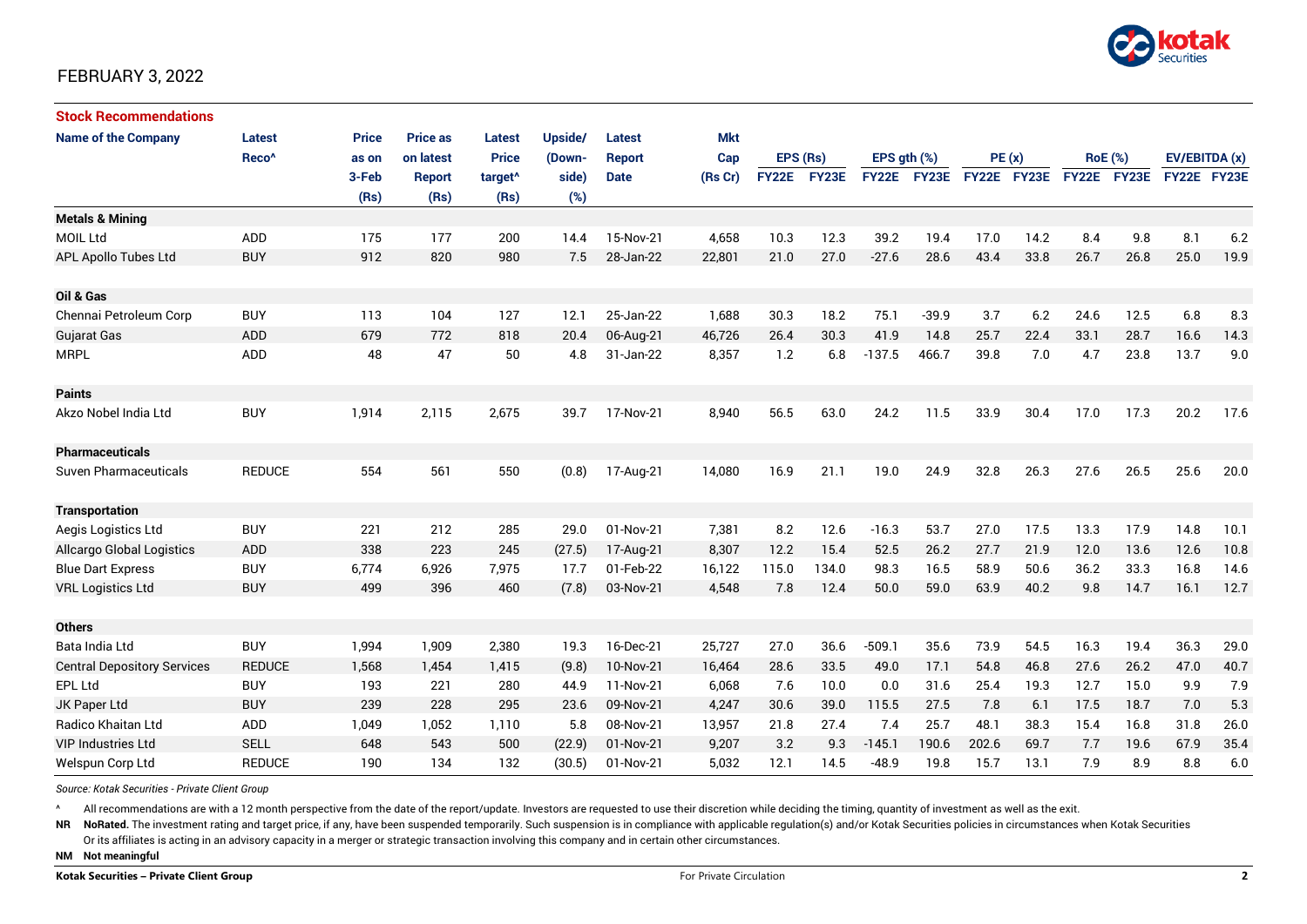

# **RATING SCALE (PRIVATE CLIENT GROUP)**

#### **Definitions of ratings**

| <b>BUY</b>       |                          | - We expect the stock to deliver more than 15% returns over the next 12 months                                                                                                                                                                                                                                                                                                                                                   |
|------------------|--------------------------|----------------------------------------------------------------------------------------------------------------------------------------------------------------------------------------------------------------------------------------------------------------------------------------------------------------------------------------------------------------------------------------------------------------------------------|
| <b>ADD</b>       |                          | - We expect the stock to deliver 5% - 15% returns over the next 12 months                                                                                                                                                                                                                                                                                                                                                        |
| <b>REDUCE</b>    |                          | - We expect the stock to deliver -5% - +5% returns over the next 12 months                                                                                                                                                                                                                                                                                                                                                       |
| <b>SELL</b>      |                          | - We expect the stock to deliver $\lt$ -5% returns over the next 12 months                                                                                                                                                                                                                                                                                                                                                       |
| <b>NR</b>        |                          | - Not Rated. Kotak Securities is not assigning any rating or price target to the stock.                                                                                                                                                                                                                                                                                                                                          |
|                  |                          | The report has been prepared for information purposes only.                                                                                                                                                                                                                                                                                                                                                                      |
| <b>SUBSCRIBE</b> | $-$                      | We advise investor to subscribe to the IPO.                                                                                                                                                                                                                                                                                                                                                                                      |
| <b>RS</b>        | $\overline{\phantom{0}}$ | Rating Suspended. Kotak Securities has suspended the investment rating and price target for this stock, either because there is not a sufficient fundamental basis for determining, or there<br>are legal, regulatory or policy constraints around publishing, an investment rating or target. The previous investment rating and price target, if any, are no longer in effect for this stock and<br>should not be relied upon. |
| <b>NA</b>        |                          | - Not Available or Not Applicable. The information is not available for display or is not applicable                                                                                                                                                                                                                                                                                                                             |
| <b>NM</b>        | $-$                      | Not Meaningful. The information is not meaningful and is therefore excluded.                                                                                                                                                                                                                                                                                                                                                     |
| <b>NOTE</b>      |                          | - Our target prices are with a 12-month perspective. Returns stated in the rating scale are our internal benchmark.                                                                                                                                                                                                                                                                                                              |

## **FUNDAMENTAL RESEARCH TEAM (PRIVATE CLIENT GROUP)**

| <b>Shrikant Chouhan</b>                                                                                | <b>Arun Agarwal</b>                                                                                             | <b>Amit Agarwal, CFA</b>            | <b>Hemali Dhame</b>      |
|--------------------------------------------------------------------------------------------------------|-----------------------------------------------------------------------------------------------------------------|-------------------------------------|--------------------------|
| <b>Head of Research</b>                                                                                | Auto & Auto Ancillary                                                                                           | <b>Transportation, Paints, FMCG</b> | Banking & Finance        |
| shrikant.chouhan@kotak.com                                                                             | arun.agarwal@kotak.com                                                                                          | agarwal.amit@kotak.com              | Hemali.Dhame@kotak.com   |
| +91 22 6218 5408                                                                                       | +91 22 6218 6443                                                                                                | +91 22 6218 6439                    | +91 22 6218 6433         |
| <b>Jatin Damania</b>                                                                                   | Purvi Shah                                                                                                      | <b>Rini Mehta</b>                   | K. Kathirvelu            |
| Metals & Mining, Midcap                                                                                | Pharmaceuticals                                                                                                 | <b>Research Associate</b>           | <b>Support Executive</b> |
| jatin.damania@kotak.com                                                                                | purvi.shah@kotak.com                                                                                            | rini.mehta@kotak.com                | k.kathirvelu@kotak.com   |
| +91 22 6218 6440                                                                                       | +91 22 6218 6432                                                                                                | +91 80801 97299                     | +91 22 6218 6427         |
| <b>Sumit Pokharna</b><br>Oil and Gas. Information Tech<br>sumit.pokharna@kotak.com<br>+91 22 6218 6438 | Pankaj Kumar<br><b>Construction, Capital Goods &amp; Midcaps</b><br>pankajr.kumar@kotak.com<br>+91 22 6218 6434 |                                     |                          |

### **TECHNICAL RESEARCH TEAM (PRIVATE CLIENT GROUP)**

| <b>Shrikant Chouhan</b>    | <b>Amol Athawale</b>    |   |
|----------------------------|-------------------------|---|
| shrikant.chouhan@kotak.com | amol.athawale@kotak.com |   |
| +91 22 6218 5408           | +91 20 6620 3350        | S |
|                            |                         |   |

#### **Sayed Haider** Research Associate [sayed.haider@kotak.com](mailto:sayed.haider@kotak.com) +91 22 62185498

### **DERIVATIVES RESEARCH TEAM (PRIVATE CLIENT GROUP)**

+91 22 6218 5497 +91 33 6615 6273

**Sahaj Agrawal Prashanth Lalu Prasenjit Biswas, CMT, CFTe** [sahaj.agrawal@kotak.com](mailto:sahaj.agrawal@kotak.com) [prashanth.lalu@kotak.com](mailto:prashanth.lalu@kotak.com) [prasenjit.biswas@kotak.com](mailto:prasenjit.biswas@kotak.com)